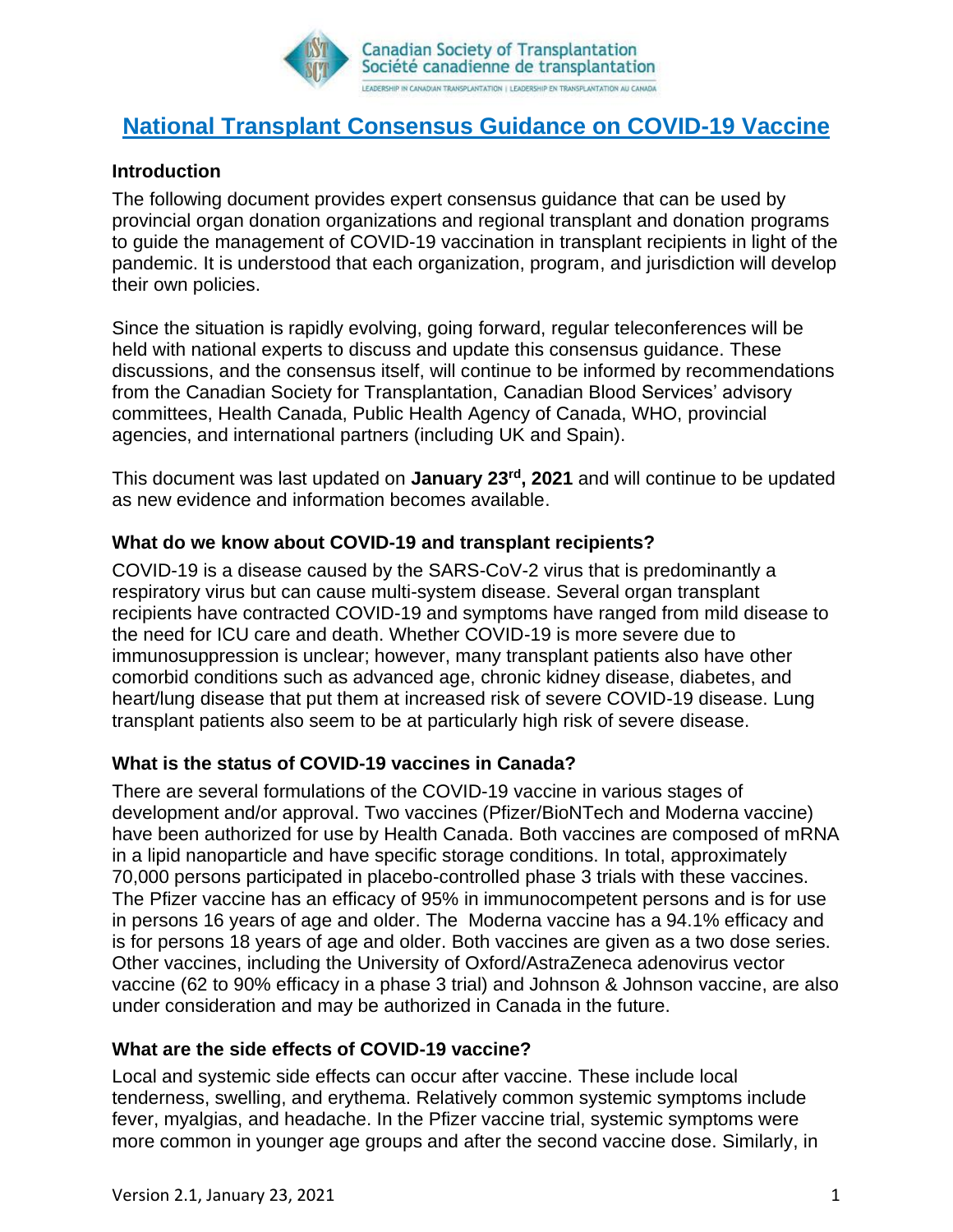

the Moderna vaccine trial, there were more systemic events after the second dose. Systemic symptoms are similar to COVID-19 disease so patients receiving vaccine should be counseled on the possibility of these symptoms occurring in the first few days after each vaccine dose.

## **What data are available about the COVID-19 vaccine in transplant recipients?**

Currently, there are no efficacy, immunogenicity, or safety data available for transplant patients with any COVID-19 vaccine. Transplant recipients were not enrolled in phase 3 studies of vaccine. However, with the licensure of vaccine in many countries, more information is expected.

# **Can transplant patients receive the COVID-19 vaccine?**

Although further data are needed, the opinion of experts is that transplant patients may receive the vaccine (see below). Experts believe that based on the mechanism of action of mRNA vaccine, there is no reason to suspect that adverse events will be any different than in the general population. Based on expert opinion, the potential benefits of vaccine likely outweigh theoretical risks. mRNA leads to a vaccine-specific immune response and the generation of alloimmunity or rejection following vaccination is unlikely based on the mechanism of the vaccine, and broad experience with other vaccines in the transplant population. For optimum vaccine efficacy, it is suggested that:

- When possible, vaccine be administered in the pre-transplant setting with the final dose at least 1-2 weeks prior to transplant
- It is not necessary to put a patient on hold for transplant while waiting for vaccination
- In post-transplant patients, wait at least 1 month after transplant to provide the vaccine regardless of induction therapy.
- Ideally, the full 2-dose series should be given (Pfizer or Moderna vaccine) at the recommended interval. If the patient undergoes transplantation between the first and second doses, provide the second dose at 1 month after transplant. Additional doses are not recommended.
- In patients undergoing active treatment for acute rejection, vaccination can be deferred for a 1-month period.
- Avoid giving vaccine for at least 3 months after rituximab for improved efficacy
- If a patient has had COVID-19 before, wait 90 days from diagnosis and symptom recovery before giving COVID-19 vaccine.
- Since there are no vaccine coadministration studies, avoid giving other vaccines within 2 weeks of the COVID-19 vaccine dose.
- Vaccine should not be given to patients that have had an anaphylactic reaction to a known component of the vaccine (i.e., polyethylene glycol)
- Since efficacy is expected to be lower than the general population, it is strongly recommended that patients continue to practice infection control measures. In addition, household contacts of the transplant recipient should also be vaccinated when possible.

#### **When will the vaccine be available for transplant patients?**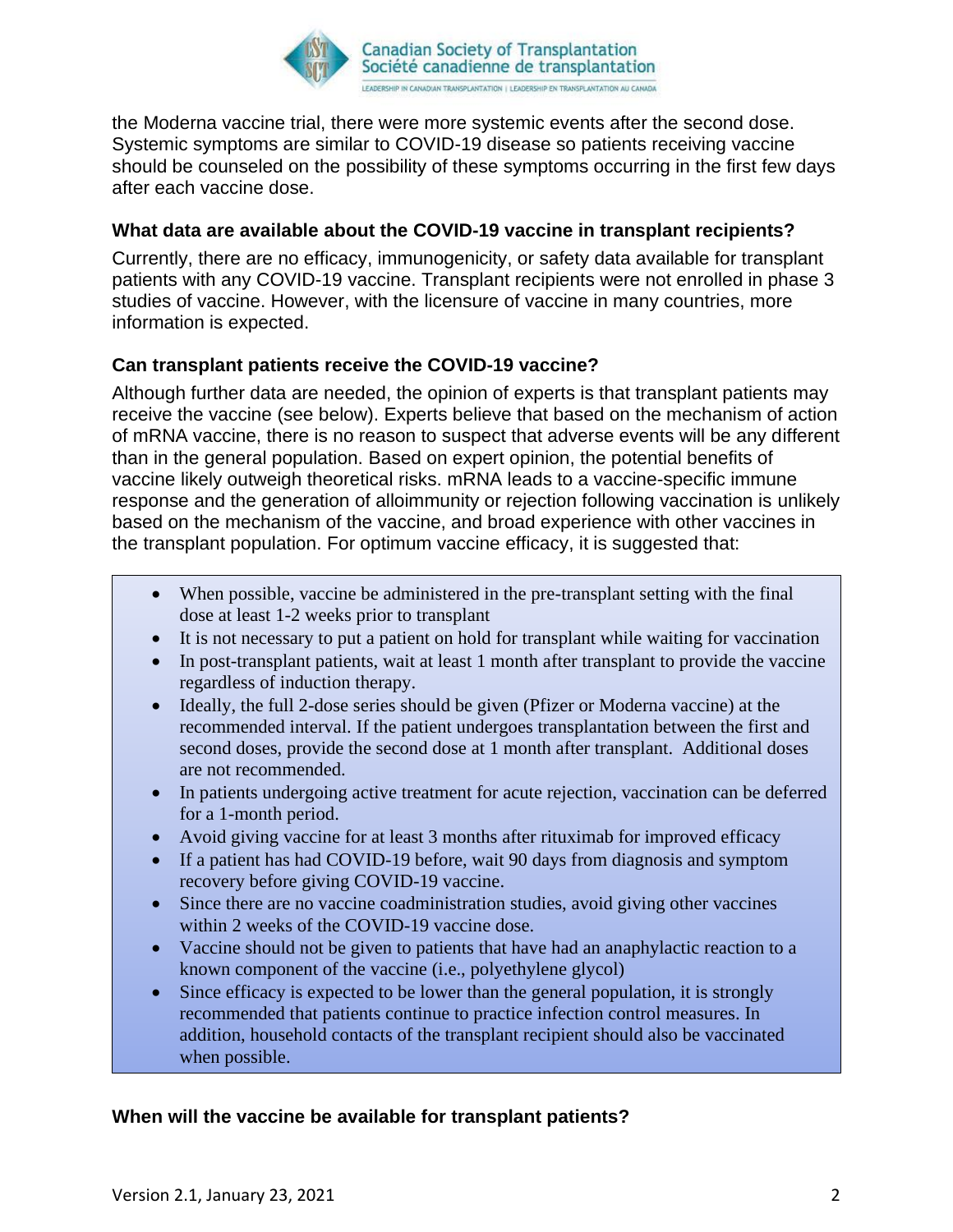

In Canada, the priority groups are currently long-term care residents/workers, healthcare workers, and indigenous populations. When there is sufficient vaccine supply, other groups will also be identified and eventually the vaccine will be rolled out to the general population. Thus, it may well be March or April 2021 when vaccination can be given to transplant patients. However, it is possible that in some provinces transplant patients could be prioritized but this is currently uncertain. Additional vaccines may be authorized in the future and we may also have additional information about adverse event profiles. It is recognized that transplant patients may also be working/residing in long term care and/or be health care workers. Thus, vaccine will be available for these groups sooner.

## **What about pediatric transplant patients?**

The vaccine is currently not approved for children under 16 years of age, but once approved, we expect similar recommendations to apply to pediatric transplant recipients. Studies are currently ongoing for ages 12 and up.

#### **What are the national and international recommendations?**

The CDC Advisory Committee on Immunization Practices (ACIP;U.S.) and the Joint Committee on Vaccination and Immunisation (JCVI; U.K.) has stated that vaccine can be given to immunocompromised population when it becomes available. The JCVI has listed patients with a transplant as being a prioritized vulnerable population. The AST (American Society of Transplantation) and ISHLT (International Society for Heart and Lung Transplantation) have also recommended COVID-19 vaccine to be given to transplant patients when available. Health Canada and FDA have not contraindicated the vaccine for immunocompromised although have stated that there are no data on efficacy and adverse events in this population.

The National Advisory Committee on Immunization in Canada has updated its recommendations and stated that vaccination may be given to immunocompromised patients after considering the risk vs. benefits and letting individuals know that data on efficacy and safety are lacking. Efficacy may be lower in the immunosuppressed state and immunocompromised patients should continue to practice infection control measures against COVID-19.

#### **Summary**

Given that: (a) COVID can cause serious illness in a transplant recipient, (b) transplant recipients often have comorbidities, (c) the mechanism of action of vaccine is specific, and (d) transplantation is not a contraindication to COVID vaccine according to Health Canada, we recommend that vaccine may be given to the pre- and post-transplant patient population when it is available to them. Based on expert opinion, we recommend that the potential benefits of vaccine outweigh any theoretical risks or concerns about immunogenicity. *Due to the severity of COVID in this population, we also recommend that transplant patients be prioritized for vaccination.* Transplant patients should be made aware of the lack of safety and efficacy data and encouraged to report any adverse events.

#### **Disclaimer**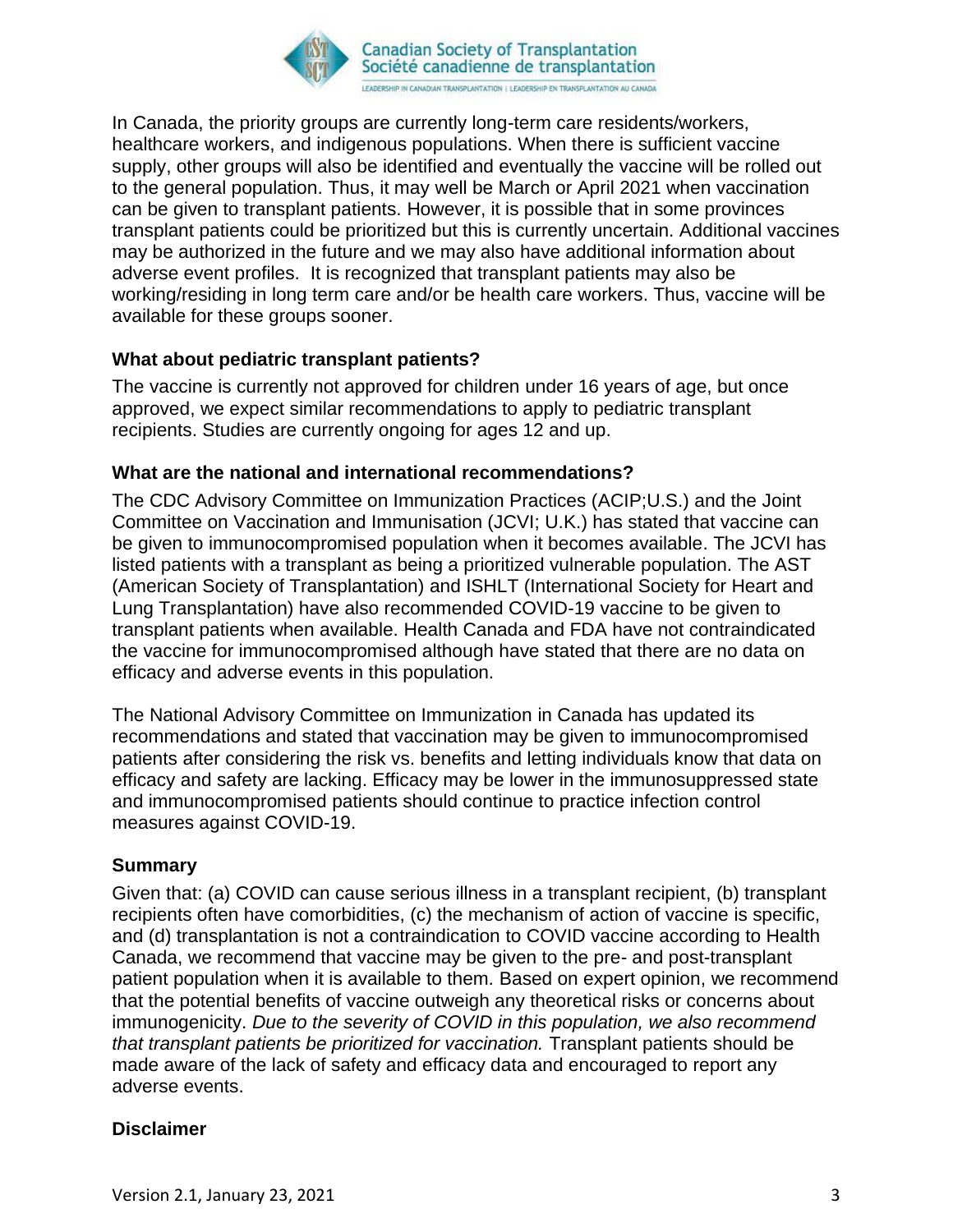

The guidance provided is not meant to replace clinical judgement. The field is also rapidly evolving and as such the guidance will likely change over time. Any clinical decisions should be made in consideration of the latest available information.

#### **Endorsement**

These guidelines were produced by the UHN Ajmera Transplant Center and endorsed by the Canadian Society of Transplantation.